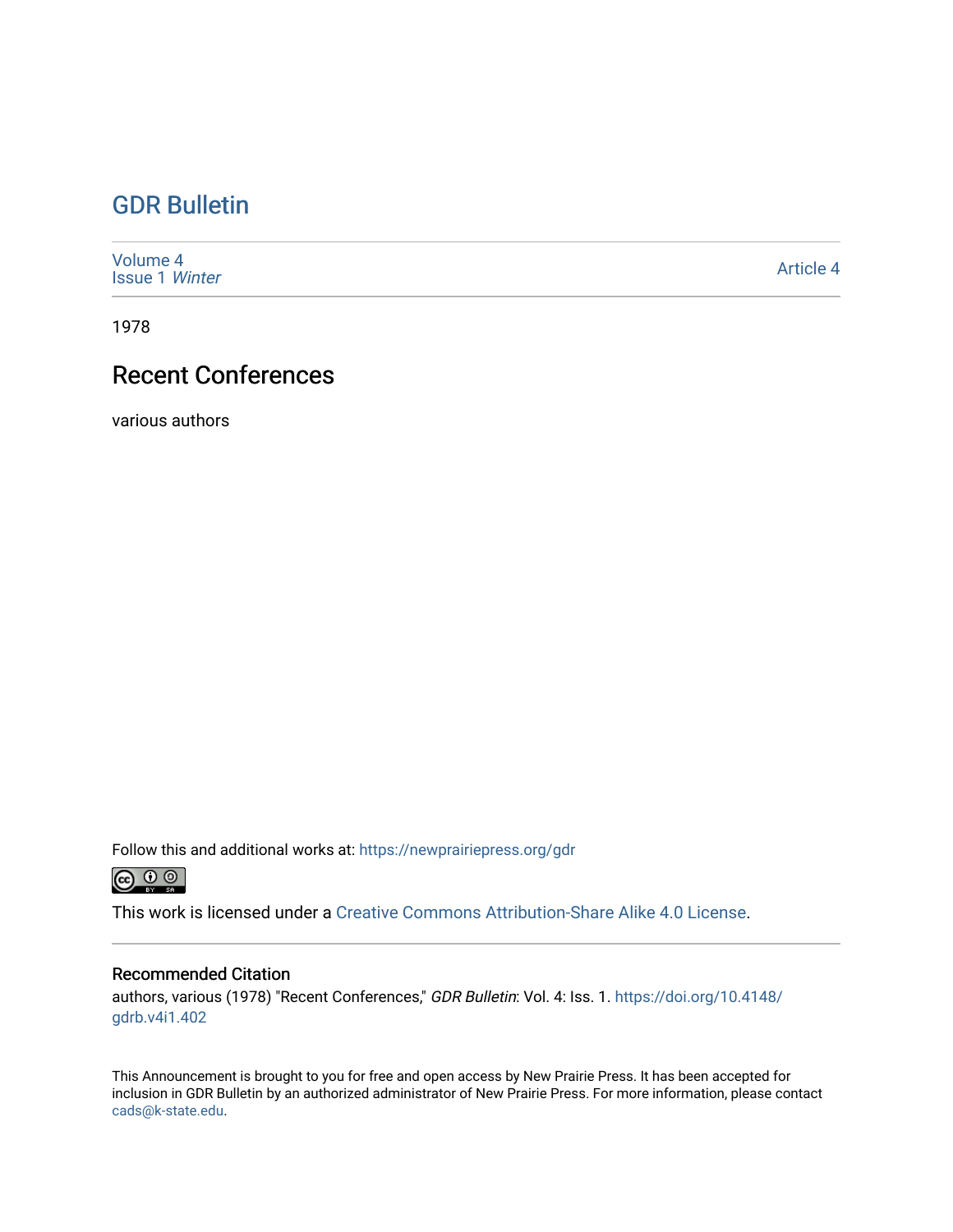#### CALL FOR PAPERS - MLA **?8**

Contributions are being solicited for a Special Session at the 1978 MLA Convention on the topic "Poetry and Politics in the GDR." Brief papers of  $3-4$  pages (close analysis, recent developments, etc. ) should be submitted by March 25 to Ann Fehn, Dept. of Germanic Languages, Harvard University, Cambridge, MA 02138, or to Sara Lennox, Dept. of German, Univ. of Massachusetts, Amherst, MA 01003.

**\*\*\*\*\*\*\*\*** 

#### THIRD ANNUAL EUROPEAN STUDIES CONFERENCE

The Third Annual European Studies Conference will be held on October 12-14, 1978 in Omaha, Nebraska. This conference, sponsored by the University of Nebraska at Omaha, is to be an interdisciplinary meeting with sessions devo $\rightarrow$ ted to current research, research techniques, and teaching methodologies, as well as to traditional topics. Abstracts of papers should be submitted by May 1, 1978 to Professors Garcia and Jung, Dept. of FL, Univ. of Nebraska at Omaha, Omaha, Neb. **68101. \*\*\*\*\*\*\*\*** 

#### MOUNTAIN INTERSTATE FOR. LANG. CONFERENCE

This year's Mountain Interstate Foreign Language Conference will be hosted by Berea College, and will be held October 12-44, 1978. The program will include a section on GDR literature, which will be organized by Theodor Langenbruch (Dept. of ML, Geo. Inst. of Tech., Swann Hall, Atlanta, Geo. 30332). Paper proposals concerning short prose and poetry are particularly welcome. The deadline for submitting two-page summaries and abstracts is April 15. For further details (such as abstract forms) contact Prof. Alberto Fuentevilla, MIFLC President, Berea College, Box **627,** Berea, Ky., **4o4o4.** 

# RECENT CONFERENCES

## MLA CONVENTION CHICAGO **1977**

The program featured two sessions exclusively concerned with GDR literature, and at least two further sessions which included GDR literature. Details concerning three of these sessions were given in the October 77 issue of the Bulletin. The fourth session to be mentioned

was a workshop "Technology and Marxism." It was chaired by David Bathrick and included, in addition to papers on "Aspects of Technology in Marx and Rousseau" and "Ernst Jünger's Arbeiter," a presentation by Helen Fehervary 'Prometheus Rebound: Technology and the Dialectic of Myth." This paper discussed direct references to the Prometheus myth (Heiner Müller), interpreted the "positive hero" of early GDR literature (especially industrial novels) as a Promethian figure, and demonstrated the dialectic of progress in Biermann's poem "Der Aufsteigende " **(1968).** 

The special session "A Taxonomy of Socialist  $Realism<sub>1</sub>$ " chaired by Adele Rickett (and intended to be continued next year), attempted to identify common as well as different elements in Chinese, Soviet, and GDR novels. Boyond this, more basic methodological problems were discussed, such as origins and definitions of the novel, significance of the author-reader relation, and evaluative problems (didactic versus esthetic function of literature).

The two sessions devoted entirely to GDR literature attracted almost one hundred participants each. The seminar "Short Prose Fiction, " chaired by Richard Zipser, presented different methodological approaches (predominantly struc. turalist): Karl-Heinz Schoeps analyzed the nar rative structure of Christa Wolf's "Blickwechsel," Ann C. Fehn investigated basic binary oppositions and central metaphors in Volker Braun's "Unvollendete Geschichte," and Jack Zipes illustrated the episodic structure of R iner Kunze's Die Wunderbaren Jahre. The discussion of the last paper centered around the question if there is something "typically German" about bureaucratic structures and attitudes in East and West Germany, and whether Kunze was aiming, with his book, at this aspect of the "deutsche Misere." No general agreement was reached on this matter; however, there was a concensus that GDR literature of the kind discussed in this session is highly stimulating for American classrooms, presenting and provoking alternative thinking. In his response to the three papers, Jürgen Hoegl gave a critical analysis and showed interrelations in their findings: Artistic structures correspond to the themes of con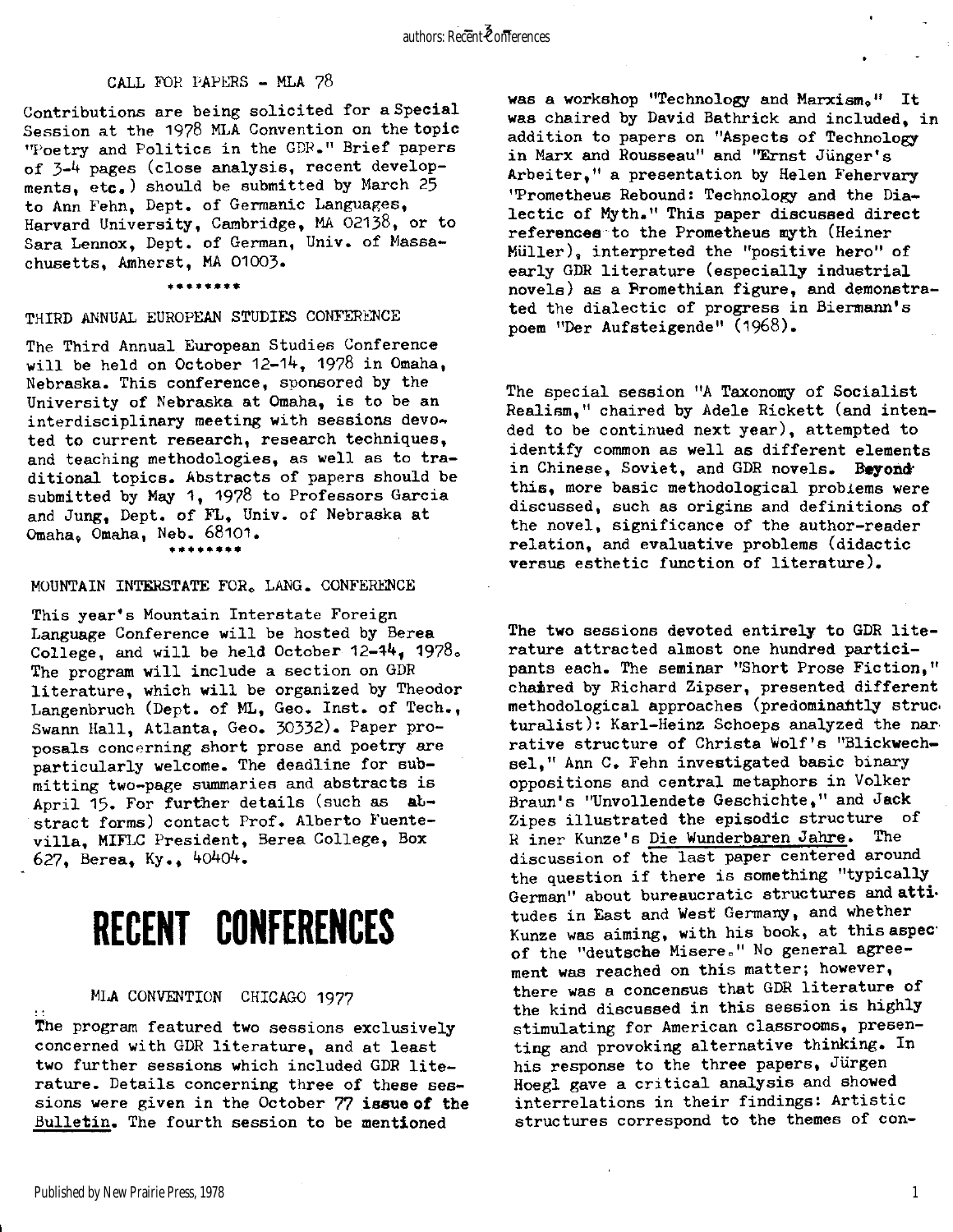trast between past and present (Wolf), and between actual and possible present (Braun and Kunze). The potential for self-actualization was seen as a central concern for all three authors.

The other seminar on GLR literature ("How Divisive is Dissidence?") was chaired by Helen Fehervary. It explored the historical and ideological roots of dissident writing (Heiner Müller, Wolf Biermann, Thomas Brasch) . Marc Silberman described Müller as a leninist artist who focuses on new contradictions (such as the clash between Party ideology and individual perceptions); Müller uses the stage as a laboratory of social fantasy, aiming at ceaseless learning from defeat. David Bathrick saw the main "defeat" in the transition of the working class (or society as a whole) from its status as historical subject to that of object of a privileged hierarchy, with the concomitant loss of critical exploration and compensatory legitimization efforts. Wolfgang Müller. who was added to the panel, spoke similarly of the "ossification of Marxism in theory and practice," the ideological monopoly of the SED, and the blocking off of undesired opposition and even of unwanted communication.

The discussions of both seminars converged on the philosophical, social, and political implications of GDR literature, rather than concentrating on the esthetic function of the texts. The common denominator was open exploration of alternatives. Both sessions are to be combined at the 1978 MLA Convention under the general topic "Literature and Politics." Ann C. Fehn and Sara Lennox were elected to organize the **1978** seminar.

> Theodor Langenbruch Geo. Inst. of Technology **\*\*\*\*\*\*\*\***

# BAD-CODESBERG CONFERENCE

A conference with the title: "Die Deutsche Frage im Spiegel der Deutschen Literatur", held at the Karl-Arnold Bildungsstätte in Bonn-Bad Godesberg from Sept. 30 to Oct. 2, 1977 saw the revitalization of the "Archiv für DDR-Literatur und DDR-Germanistik" by Jörg B. Bilke, who had originally founded it in 1970. The agenda also included the following presentations:

- "Gibt es 2 Literaturen in Deutschland?", Eberhard Mannack, Kiel .

- "Zersprungene Identität: Bildnisse des Schriftstellers in Beiden Deutschen Literaturen". Bernhard Greiner, Freiburg.
- "Der 17. Juni in der Literatur der DDR", Heinrich Mohr, Osnabrück.
- "Peter Huchel: Ein Gesamtdeutscher Lyriker?". Bernhard Gajek, Regensburg.
- "Die Deutsche Teilung: im: Lyrischen Gedicht!", Gerhard Kluge, Nijmwegen.

Sigmar Faust and Gerald Zschorsch also related their experiences with "Kulturbürokratie" and "Staatssicherheitsdienst". The conference concluded with the formation of the study group "DDR-Literatur und DDR-Germanistik", wnich will concentrate its discursive efforts on the state of Kleist research in the GDR and the reception of FRG literature in the GDR. The group will reconvene in March 1978.

INTERNATIONALER HOCHSCHULFERIENKURS FÜR GERMANISTIK

**\*\*\*\*\*\*\*\*** 

Der Kursus, der vom **8.** Jul i bi s zum **30.** Jul <sup>i</sup> 1977 in Berlin stattfand, wurde für Methodiker, Lektoren und Lehrer der deutschen Sprache durchgeführt und war so gestaltet, daß Frobleme des Fremdsprachenunterrichts und der angewandten Linguistik im Vordergrund standen. Zugleich war Gelegenheit gegeben, sich im Gebrauch der deutschen Sprache auf der Grundlage sehr verschiedenartiger Hefte, zu vervollkommen. Die Lehrmaterialien betrafen Landeskunde, Literatur, Linguistik, und Fachkunde Die Literaturhefte bilden nach meinen bisherigen Erfahrungen als Sommerkursteilnehmerin ein interessantes Beispiel zur Erarbeitung und Verwendung von literarischen Texten und sollen hier genauer besprochen werden. Zur Wahlstanden eine kleine Auswahl aus der Lyrik der DDR, Texte von Kant, A. Seghers, S. Kirsch, Th. Mann und Becher.

Das Material ist so aufgebaut, daß jedes Thema in drei Teilen angeboten wird: 1) Text, 2) Aufgaben und Übungen zum Erfassen von Inhalt und Gestaltung des Textes und 3) Lehrerheft. Die Hefte sind so angelegt, daß sie die Lehrer des Auslandes mit einigen Texten der DDR-Literatur bekannt machen, zu einer Wortschatzerweiterung durch Übungen zur Lexikologie beitragen und zu Diskussionen über die methodischen Aspekte des Textverständnisses im Fremdsprachenunterricht anregen. Die Veröffentlichung dieser Materialien könnte die Lehrer anregen, literarische Texte in ihren Lehrstoff einzubeziehen.

Anna Pegoraro Univ. Turin, Italien

\*\*\*\*\*\*\*